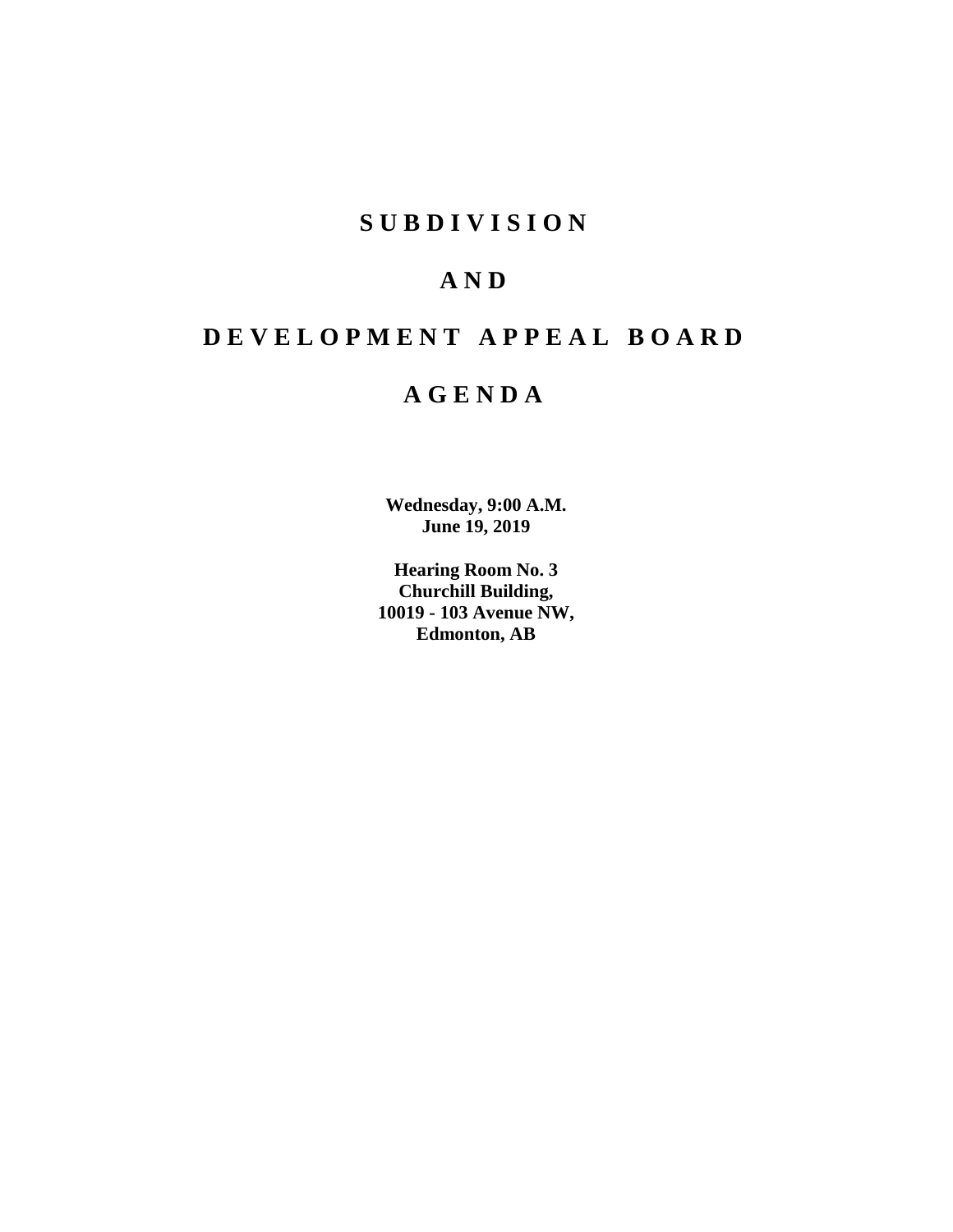## **SUBDIVISION AND DEVELOPMENT APPEAL BOARD HEARING ROOM NO. 3**

|                                                     | development of Apartment Housing and main<br>floor General Retail Uses (This is a revision to<br>Development Permit numbers 134240188-001,<br>134240188-003, 134240188-005, 134240188-<br>012 and 134240188-027). (Encore<br>Condominiums) |  |
|-----------------------------------------------------|--------------------------------------------------------------------------------------------------------------------------------------------------------------------------------------------------------------------------------------------|--|
| 10180 - 103 Street NW<br>Project No.: 134240188-031 |                                                                                                                                                                                                                                            |  |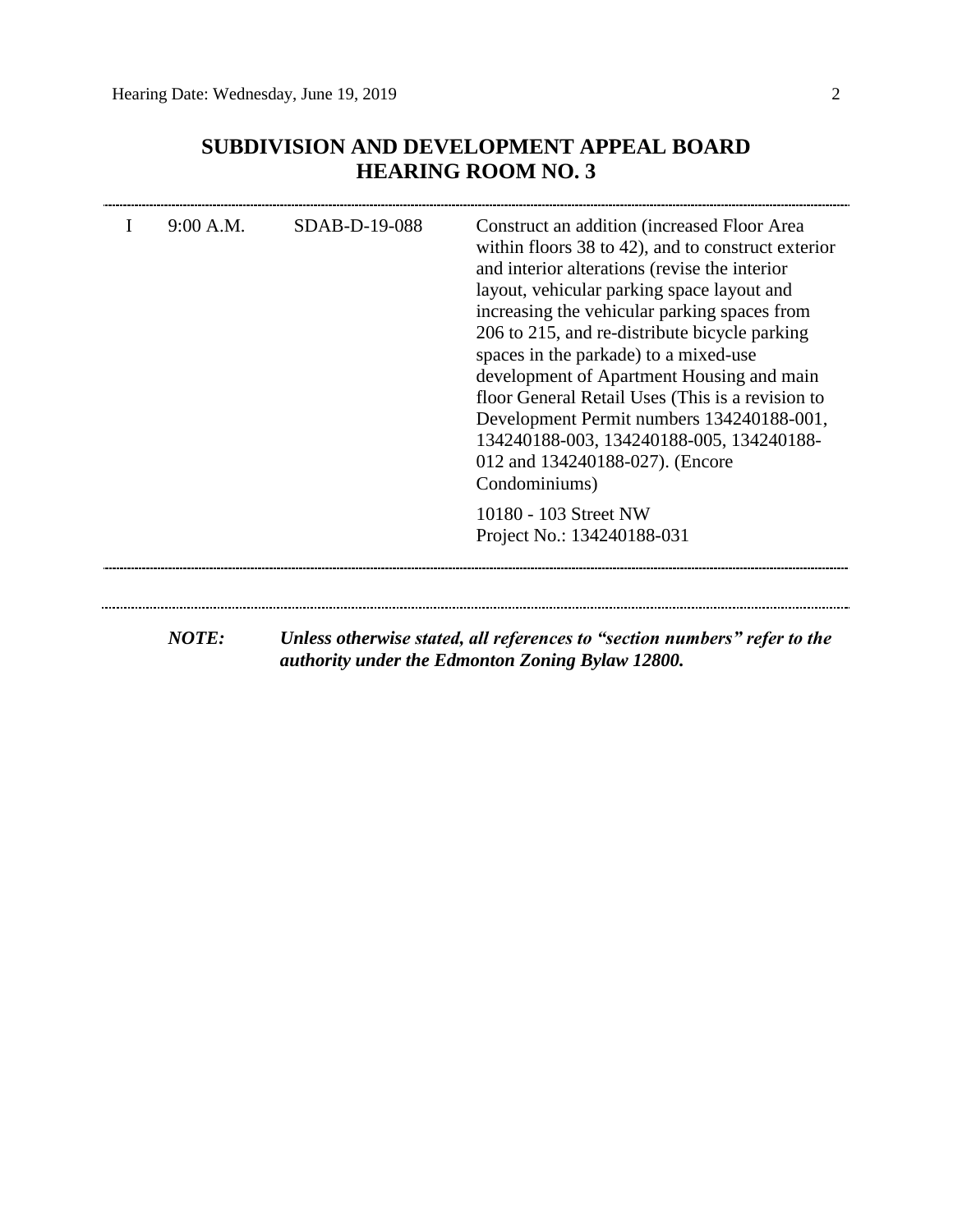| <u>ITEM I: 9:00 A.M.</u> |                                                        | FILE: SDAB-D-19-088                                                                                                                                                                                                                                                                                                                                                                                                                                                                                                                                                                               |  |  |
|--------------------------|--------------------------------------------------------|---------------------------------------------------------------------------------------------------------------------------------------------------------------------------------------------------------------------------------------------------------------------------------------------------------------------------------------------------------------------------------------------------------------------------------------------------------------------------------------------------------------------------------------------------------------------------------------------------|--|--|
|                          | AN APPEAL FROM THE DECISION OF THE DEVELOPMENT OFFICER |                                                                                                                                                                                                                                                                                                                                                                                                                                                                                                                                                                                                   |  |  |
|                          | <b>APPELLANT:</b>                                      |                                                                                                                                                                                                                                                                                                                                                                                                                                                                                                                                                                                                   |  |  |
|                          | <b>APPLICATION NO.:</b>                                | 134240188-031                                                                                                                                                                                                                                                                                                                                                                                                                                                                                                                                                                                     |  |  |
|                          | <b>APPLICATION TO:</b>                                 | Construct an addition (increased Floor<br>Area within floors 38 to 42), and to<br>construct exterior and interior alterations<br>(revise the interior layout, vehicular<br>parking space layout and increasing the<br>vehicular parking spaces from 206 to 215,<br>and re-distribute bicycle parking spaces in<br>the parkade) to a mixed-use development<br>of Apartment Housing and main floor<br>General Retail Uses (This is a revision to<br>Development Permit numbers 134240188-<br>001, 134240188-003, 134240188-005,<br>134240188-012<br>and<br>134240188-027).<br>(Encore Condominiums) |  |  |
|                          | <b>DECISION OF THE</b><br>DEVELOPMENT AUTHORITY:       | Refused                                                                                                                                                                                                                                                                                                                                                                                                                                                                                                                                                                                           |  |  |
|                          | <b>DECISION DATE:</b>                                  | May 24, 2019                                                                                                                                                                                                                                                                                                                                                                                                                                                                                                                                                                                      |  |  |
|                          | <b>DATE OF APPEAL:</b>                                 | May 27, 2019                                                                                                                                                                                                                                                                                                                                                                                                                                                                                                                                                                                      |  |  |
|                          | MUNICIPAL DESCRIPTION<br>OF SUBJECT PROPERTY:          | 10180 - 103 Street NW                                                                                                                                                                                                                                                                                                                                                                                                                                                                                                                                                                             |  |  |
|                          | <b>LEGAL DESCRIPTION:</b>                              | Plan NB1 Blk 3 Lots 209-210                                                                                                                                                                                                                                                                                                                                                                                                                                                                                                                                                                       |  |  |
|                          | ZONE:                                                  | (HA) Heritage Area Zone                                                                                                                                                                                                                                                                                                                                                                                                                                                                                                                                                                           |  |  |
|                          | <b>OVERLAY:</b>                                        | Special Area Downtown                                                                                                                                                                                                                                                                                                                                                                                                                                                                                                                                                                             |  |  |
|                          | STATUTORY PLAN:                                        | Capital City Downtown Plan                                                                                                                                                                                                                                                                                                                                                                                                                                                                                                                                                                        |  |  |

## *Grounds for Appeal*

The Appellant provided the following reasons for appealing the decision of the Development Authority: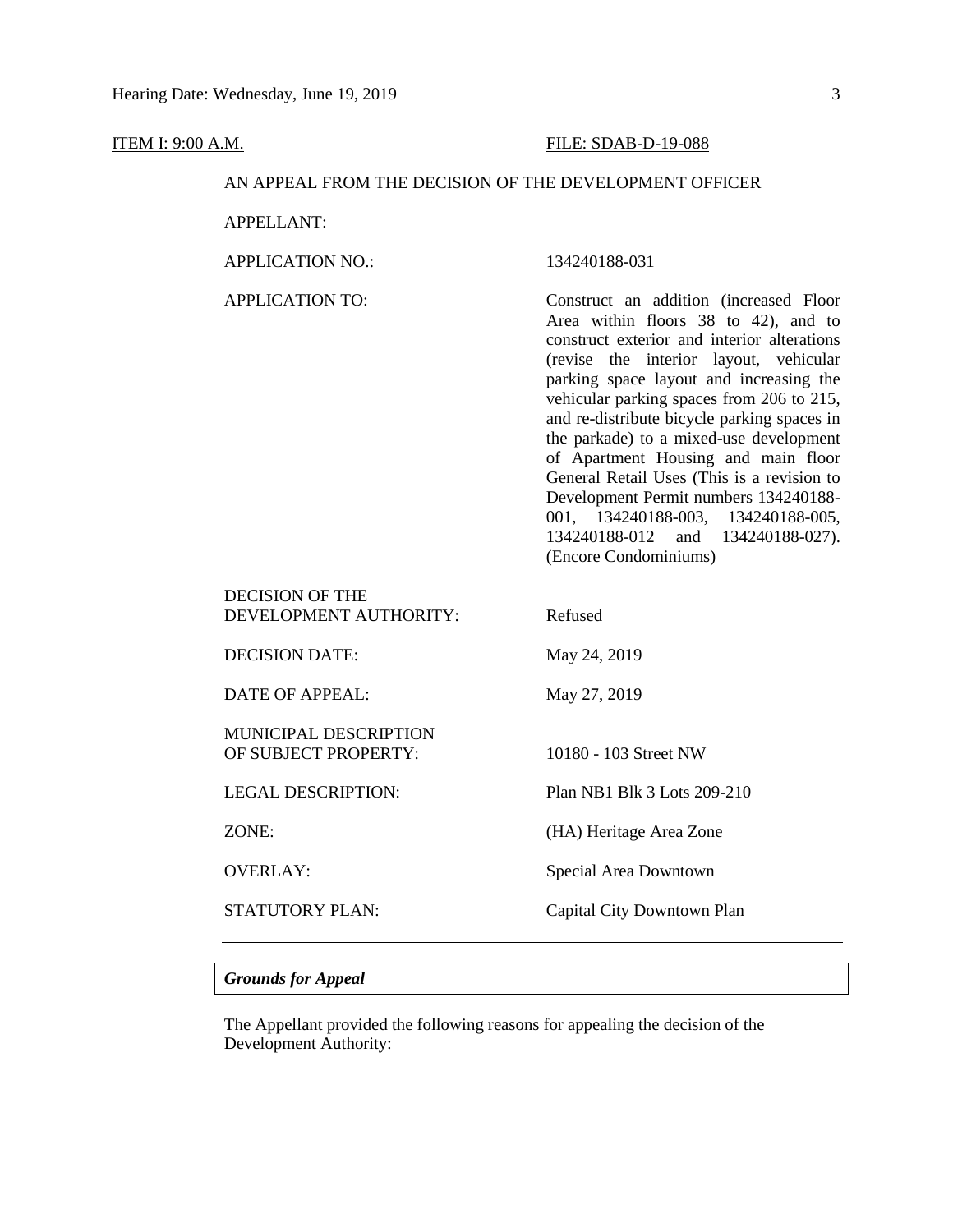We are solicitors for Westrich Pacific and their architects, Dub Architects Ltd. in this matter. On behalf of our clients, we hereby appeal the attached Development Permit refusal. The grounds of the appeal are:

- 1. High rise development of this sort is an ongoing and evolutionary process. Developers must be able to react to the demands of the market even as construction of their development is in progress. The requested revisions to our clients' project are reflective of this tenet.
- 2. The requirement for additional FAR stems from the need to redesign the interior layout within floors 38 to 42, and is beyond the limited authority of the Development Officer to grant.
- 3. The minor increase in height otherwise permitted by section  $910.7(6)(d)$  — is directly related to the unit redesign and FAR increase.
- 4. The reduction in bicycle parking stalls reflects our clients' experience that many residents of downtown high rise developments prefer to store their bicycles in their Units. In addition, the re-design of the parking facilities allows for addition vehicle parking stalls which, again, is our clients' response to market demands.
- 5. The proposed variances will be unnoticed given the magnitude of the proposed development and will clearly meet the tests enunciated for such variances in the Municipal Government Act.
- 6. Such further and other reasons as may be presented at the hearing of this appeal.

### *General Matters*

#### **Appeal Information:**

The *Municipal Government Act*, RSA 2000, c M-26 states the following:

#### **Grounds for Appeal**

**685(1)** If a development authority

- (a) fails or refuses to issue a development permit to a person,
- (b) issues a development permit subject to conditions, or
- (c) issues an order under section 645,

the person applying for the permit or affected by the order under section 645 may appeal to the subdivision and development appeal board.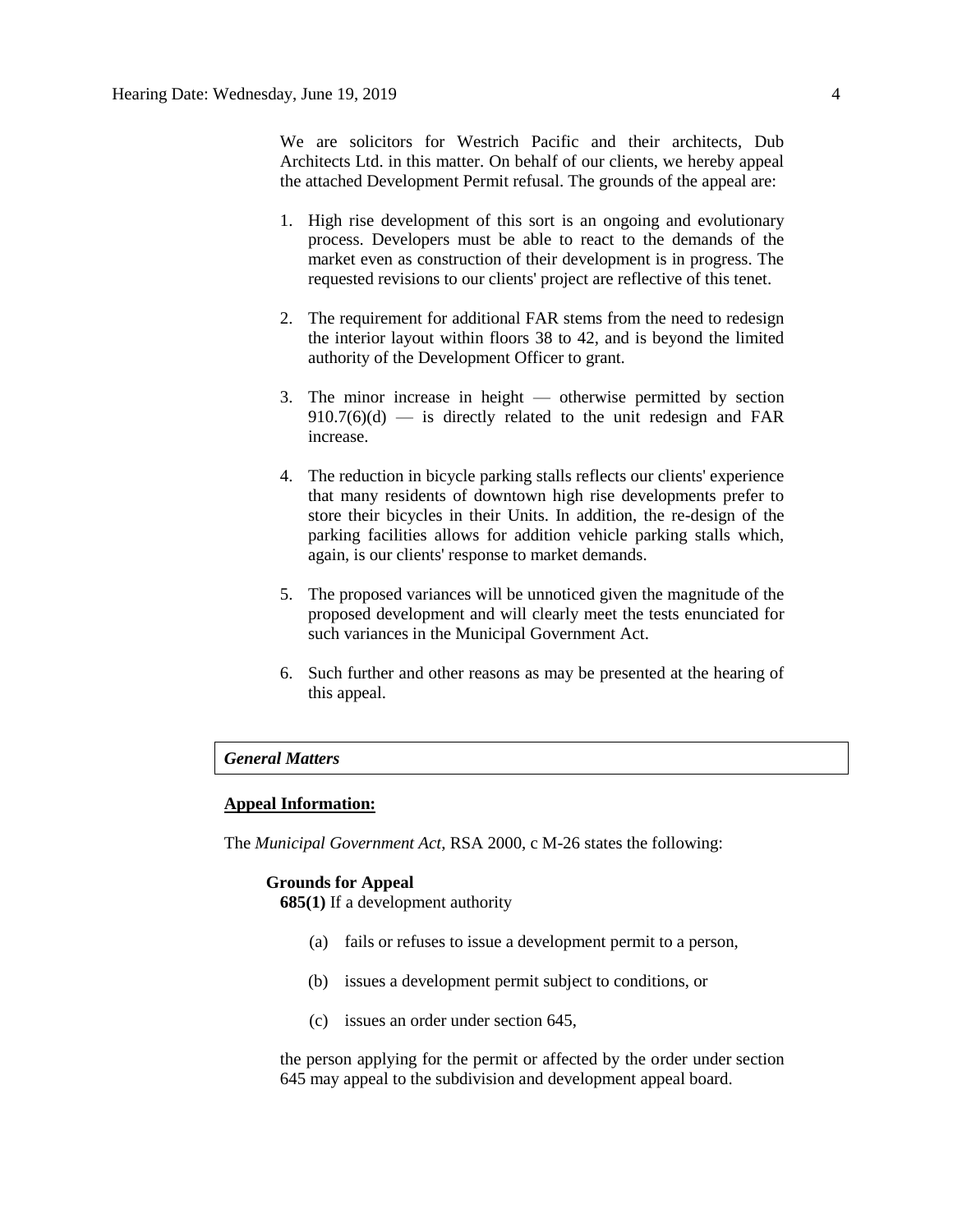### **Appeals**

**686(1)** A development appeal to a subdivision and development appeal board is commenced by filing a notice of the appeal, containing reasons, with the board,

- (a) in the case of an appeal made by a person referred to in section 685(1)
	- (i) with respect to an application for a development permit,
		- (A) within 21 days after the date on which the written decision is given under section 642, […]

#### **Hearing and Decision**

**687(3)** In determining an appeal, the subdivision and development appeal board

…

- (a.1) must comply with the land use policies;
- (a.2) subject to section 638, must comply with any applicable statutory plans;
- (a.3) subject to clauses (a.4) and (d), must comply with any land use bylaw in effect;
- (a.4) must comply with the applicable requirements of the regulations under the Gaming, Liquor and Cannabis Act respecting the location of premises described in a cannabis licence and distances between those premises and other premises;
	- …
	- (c) may confirm, revoke or vary the order, decision or development permit or any condition attached to any of them or make or substitute an order, decision or permit of its own;
	- (d) may make an order or decision or issue or confirm the issue of a development permit even though the proposed development does not comply with the land use bylaw if, in its opinion,
		- (i) the proposed development would not
			- (A) unduly interfere with the amenities of the neighbourhood, or
			- (B) materially interfere with or affect the use, enjoyment or value of neighbouring parcels of land,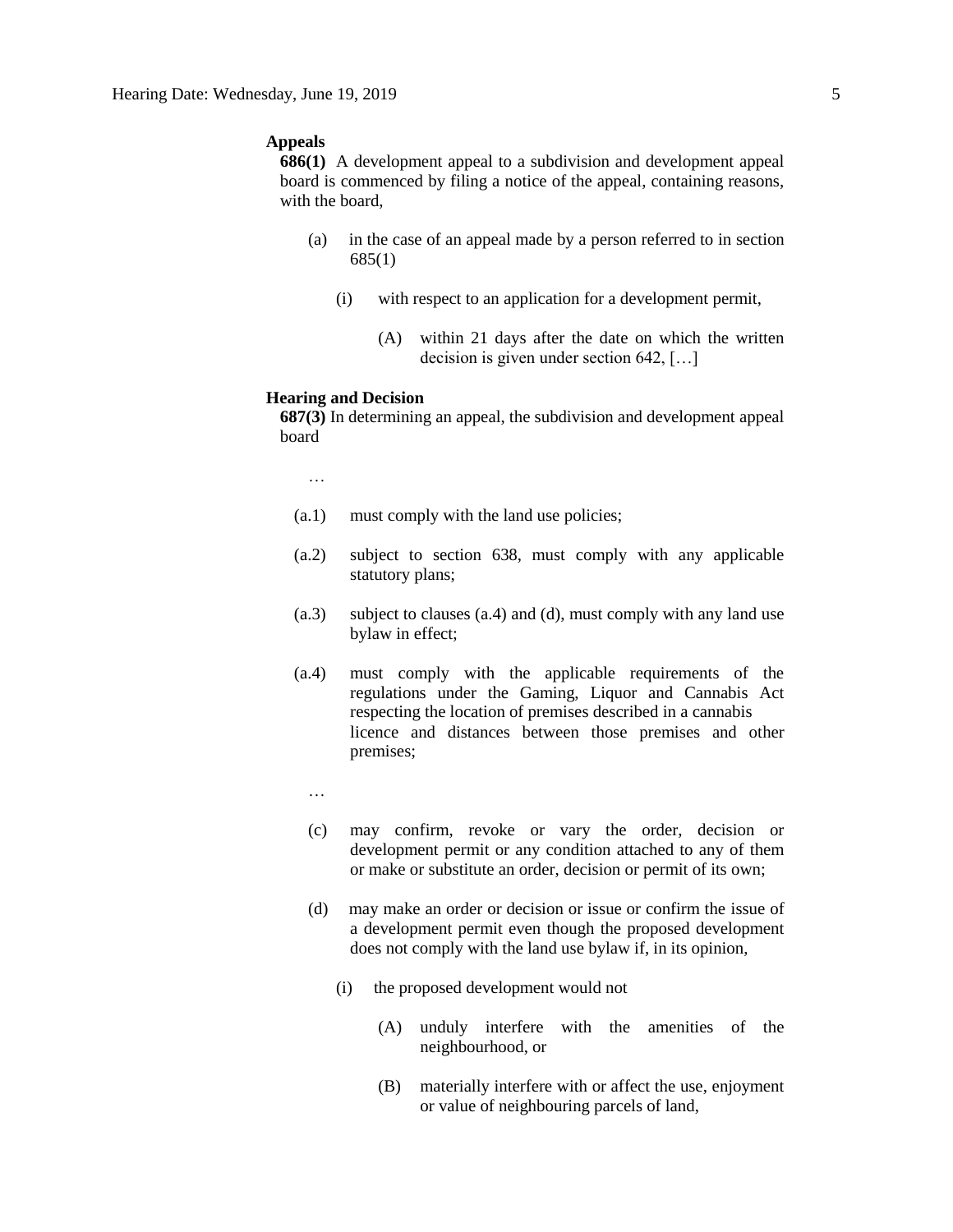and

(ii) the proposed development conforms with the use prescribed for that land or building in the land use bylaw.

#### **General Provisions from the** *Edmonton Zoning Bylaw:*

Under section 910.7(2)(a), **Apartment Housing** is a **Permitted Use** in the **(HA) Heritage Area Zone**.

Under section 910.7(3)(j), **General Retail Stores** is a **Discretionary Use** in the **(HA) Heritage Area Zone**.

Under section 7.2(1), **Apartment Housing** means:

development consisting of one or more Dwellings contained within a building in which the Dwellings are arranged in any horizontal or vertical configuration, which does not conform to the definition of any other Residential Use.

Under section 7.4(24), **General Retail Stores** means:

development used for the retail or consignment sale of new goods or merchandise within an enclosed building, not including the sale of gasoline, heavy agricultural and industrial equipment, alcoholic beverages, or goods sold wholesale. Accessory Uses may include the assembly or repair of products sold on Site, or minor public services such as postal services or pharmacies. This Use does not include Aircraft Sales/Rentals, Automotive and Minor Recreation Vehicle Sales/Rentals, Cannabis Retail Sales, Flea Market, Gas Bars, Greenhouses, Plant Nurseries and Garden Centres, Pawn Stores, Major Alcohol Sales, Minor Alcohol Sales, Major Service Stations, Minor Service Stations, Secondhand Stores, and Warehouse Sales.

Section 910.7(1) states that the **General Purpose** of **(HA) Heritage Area Zone** is:

to establish a special heritage character Zone, in which the existing concentration of historical resources shall be preserved, rehabilitated and reused, and to ensure new developments are pedestrian friendly and compatible in scale, function, built form and design continuity with the historical, architectural and urban village character of the area.

Section 910.1 states that the **General Purpose** of the **Downtown Special Area** is "To designate the Downtown area as a Special Area and to adopt the following land use regulations to achieve the objectives of the Capital City Downtown Plan."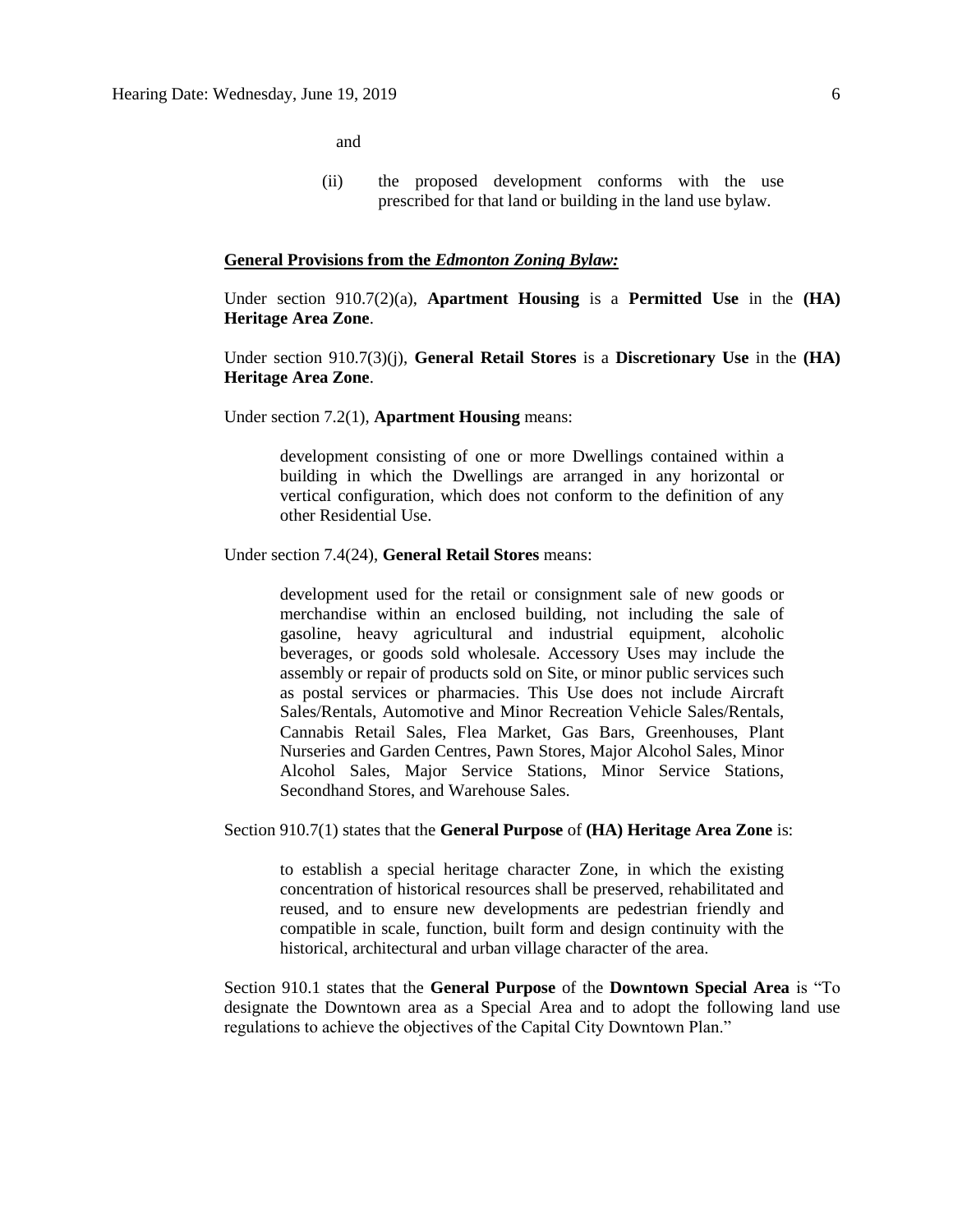#### *Floor Area Ratio*

Section  $910.7(4)(a)$  states:

Floor Area Ratio (FAR):

i. the maximum Floor Area Ratio north of 102 Avenue shall be 8.0; and

### **ii. the maximum Floor Area Ratio south of 102 Avenue shall be 10.0.**

Section  $910.7(6)(c)$  states:

Notwithstanding the requirements of subsection 910.7(4)(a), for new buildings, Residential Uses and Hotels shall be allowed an additional Floor Area Ratio of 4.0 where the Development Officer is satisfied that new developments fit within the urban context of the area and that adverse environmental impacts such as sun shadow and wind are minimized.

#### Under section 6.1, **Floor Area Ratio** means:

the numerical value of the Floor Area of the building or structure relative to the Site upon which it is located, excluding:

- a. Basement areas used exclusively for storage or service to the building, or as a Secondary Suite;
- b. Parking Areas below ground level;
- c. Walkways required by the Development Officer;
- d. Floor Areas devoted exclusively to mechanical or electrical equipment servicing the development, divided by the area of the Site; and
- e. indoor Common Amenity Area, divided by the area of the Site.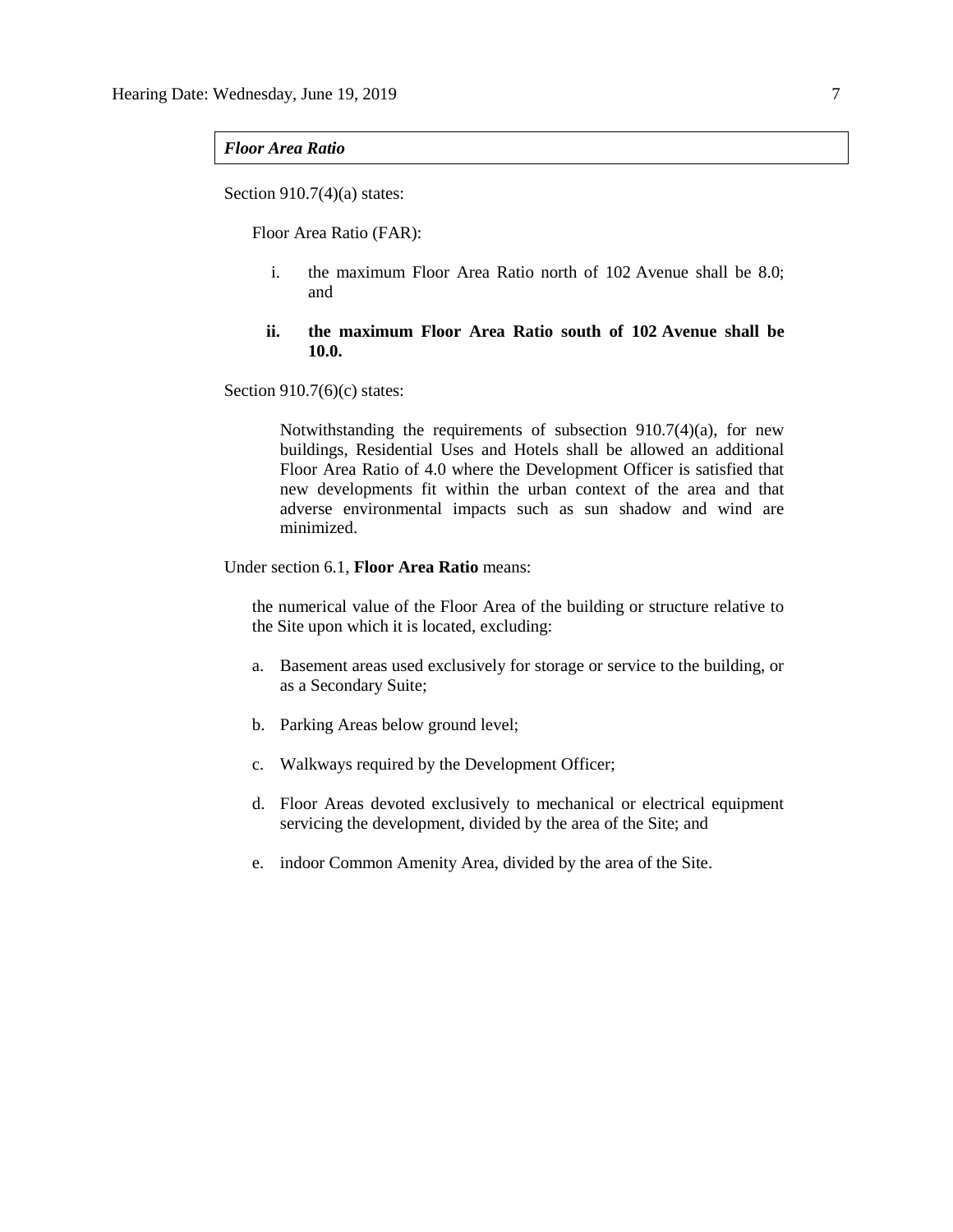

Under section 6.1, **Floor Area** means:

the total Floor Area of the building or structure, contained within the outside surface of the exterior and Basement walls, provided that in the case of a wall containing windows, the glazing line of windows may be used.

## **Development Officer's Determination**

**1. The maximum Floor Area Ratio (FAR) south of 102 Avenue exceeds 10.0. For new buildings including Residential Use Classes, an additional FAR of 4.0 shall be allowed. The proposed development exceeds the maximum total FAR of 14.0. (Reference: Sections 910.7(4)(a)(ii) and 910.7(6)(c) of the Edmonton Zoning Bylaw 12800)**

**Required: 14.0 Proposed: 15.3 Exceedance: 1.3** [unedited]

#### *Height*

Section  $910.7(4)(b)(i)$  states:

Building Height:

i. the maximum Height shall not exceed  $115.0$  m.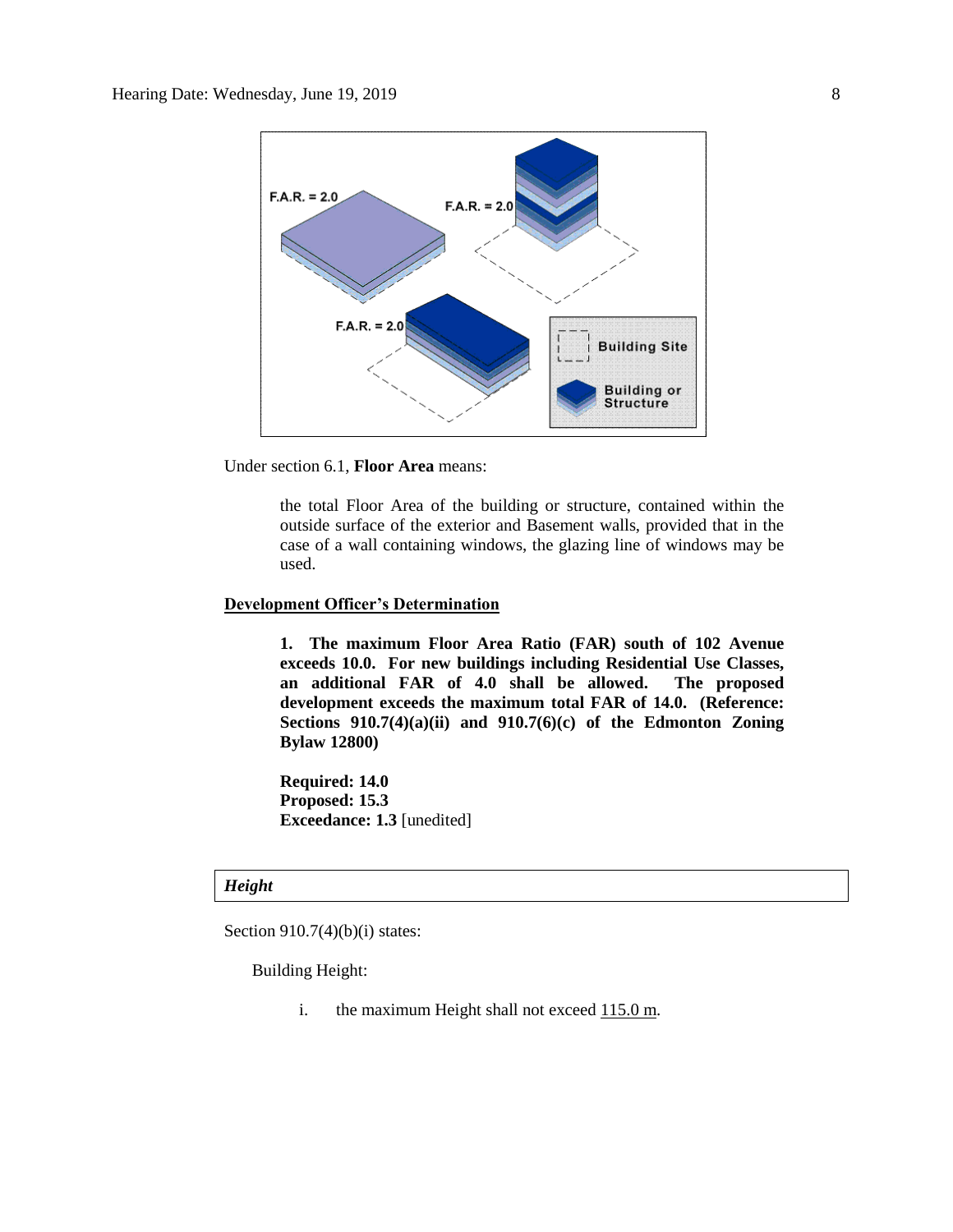Section 910.7(6)(d) states:

Notwithstanding Section 11.4 and the requirements of subsection 910.7(4)(b) and having regard for 910.7(6)(d), additional Height may be allowed to accommodate the additional Floor Area Ratio for Residential Uses and Hotels where the Development Officer is satisfied that new developments fit within the urban context of the area and that adverse environmental impacts, such as sun shadow, wind and massing are minimized. In such cases, the application shall be processed as a Class B application.

Under section 6.1, **Height** means "a vertical distance between two points."

#### **Development Officer's Determination**

**2. The Height is increased to 134.0 meters from 129.0 meters. (Reference: Section 910.7(6)(d) of the Edmonton Zoning Bylaw 12800)**

**NOTE: Additional Height may be allowed to accommodate the additional Floor Area Ratio for Residential Uses.** [unedited]

*Bicycle Parking*

Section 54.3, Schedule 2(2) states:

| <b>Area of Application</b>                   | Minimum Number of Bicycle Parking                                                           |
|----------------------------------------------|---------------------------------------------------------------------------------------------|
|                                              | <b>Spaces</b>                                                                               |
| Areas where Section<br>54.2 Schedule<br>1(B) | For all Residential and Residential-Related<br>Use Classes of 20 Dwellings or more, and all |
| applies                                      | Non-residential Use Class developments:                                                     |
|                                              | 40% of the number of vehicular parking<br>spaces required under Section 54.2 Schedule       |
|                                              | $1(B)$ with 5 Bicycle Parking spaces being the<br>minimum to be provided. At least 10% of   |
|                                              | Bicycle Parking spaces shall be short term                                                  |
|                                              | spaces.                                                                                     |

Under section 6.1, **Bicycle Parking** means:

a space designed for the securing of one or more bicycles in an orderly fashion. Bicycle Parking can be either:

a. long term, meaning a weather-protected, secure location where access to the enclosure is limited to authorized individuals only. For example: a room within a residential building or workplace; an enclosure within a parking garage; or a cluster of bicycle lockers.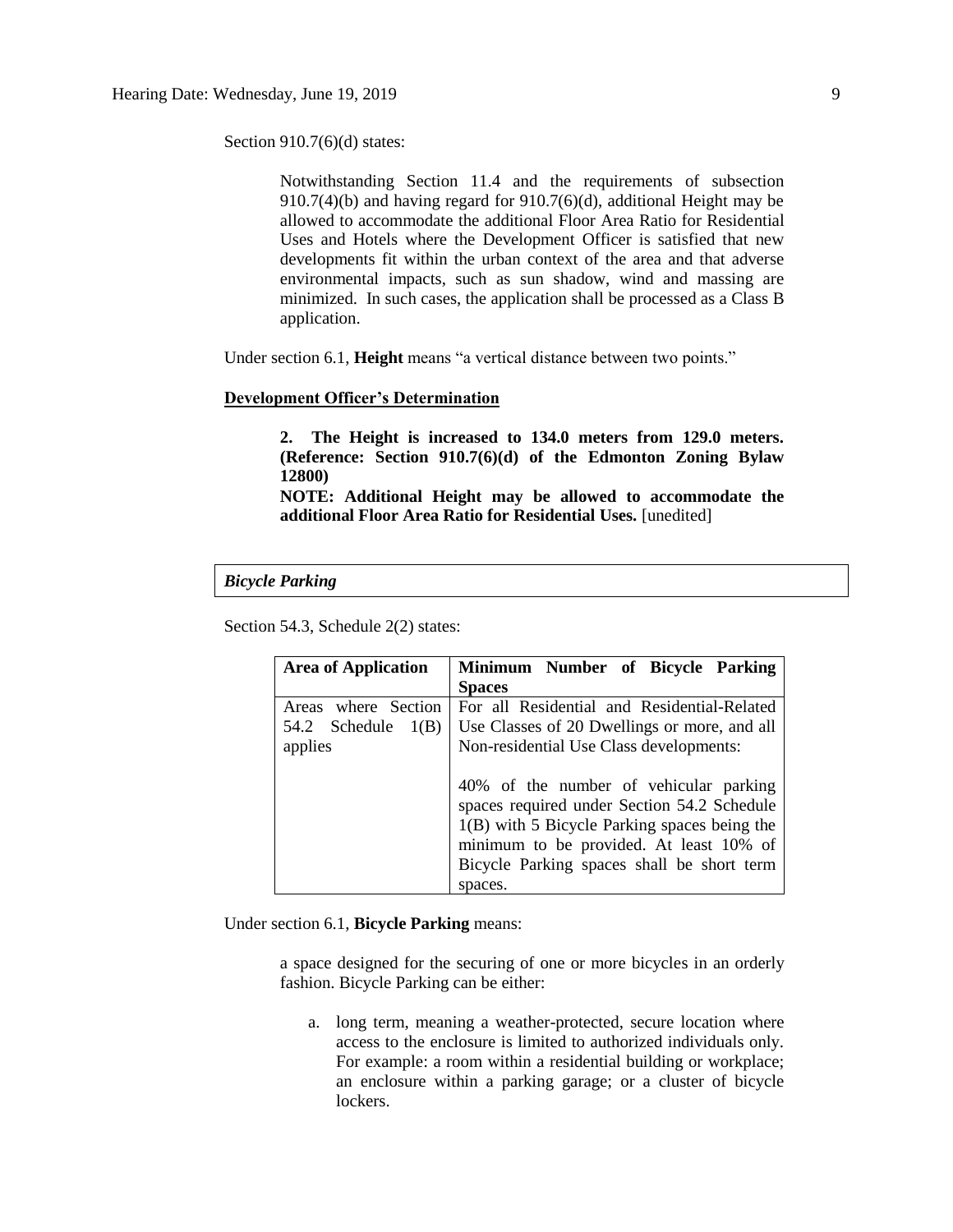b. short term, meaning a publicly-accessible location that is visible from and close to the entrance of the building it serves. For example: a bicycle rack or bicycle corral.

### **Development Officer's Determination**

**3. A minimum of 59 Bicycle Parking Spaces is required, with 42 spaces provided. (Reference: Section 54.3, Schedule 2(2) of the Edmonton Zoning Bylaw 12800)** [unedited]

| <b>Application Number</b> | Description                  | Decision                     |  |  |
|---------------------------|------------------------------|------------------------------|--|--|
| SDAB-D-16-048             | To construct an addition     | July 13, 2016; The appeal is |  |  |
|                           | (increase of Dwellings from  | ALLOWED and the decision     |  |  |
|                           | 179 to 188 units on a new    | of the Development Authority |  |  |
|                           | loft floor and adding an     | REVOKED.<br>The<br>is        |  |  |
|                           | interconnected mezzanine     | development is GRANTED as    |  |  |
|                           | floor that connects to the   | applied for<br>the<br>to     |  |  |
|                           | General Retail Use units     | Development Authority,       |  |  |
|                           | within the main<br>floor     | subject to CONDITIONS.       |  |  |
|                           | podium; and adding<br>a a    |                              |  |  |
|                           | penthouse mezzanine floor    |                              |  |  |
|                           | within the Dwelling unit on  |                              |  |  |
|                           | the 40th floor); and to      |                              |  |  |
|                           | construct exterior<br>and    |                              |  |  |
|                           | interior alterations to a    |                              |  |  |
|                           | mixed-use development        |                              |  |  |
|                           | Apartment Housing and        |                              |  |  |
|                           | main floor General Retail    |                              |  |  |
|                           | Uses. (This is a revision to |                              |  |  |
|                           | Development<br>Permit        |                              |  |  |
|                           | numbers 134240188-001        |                              |  |  |
|                           | 134240188-003).<br>and       |                              |  |  |
|                           | (Encore Condominiums)        |                              |  |  |

*Previous Subdivision and Development Appeal Board Decision*

## Notice to Applicant/Appellant

Provincial legislation requires that the Subdivision and Development Appeal Board issue its official decision in writing within fifteen days of the conclusion of the hearing.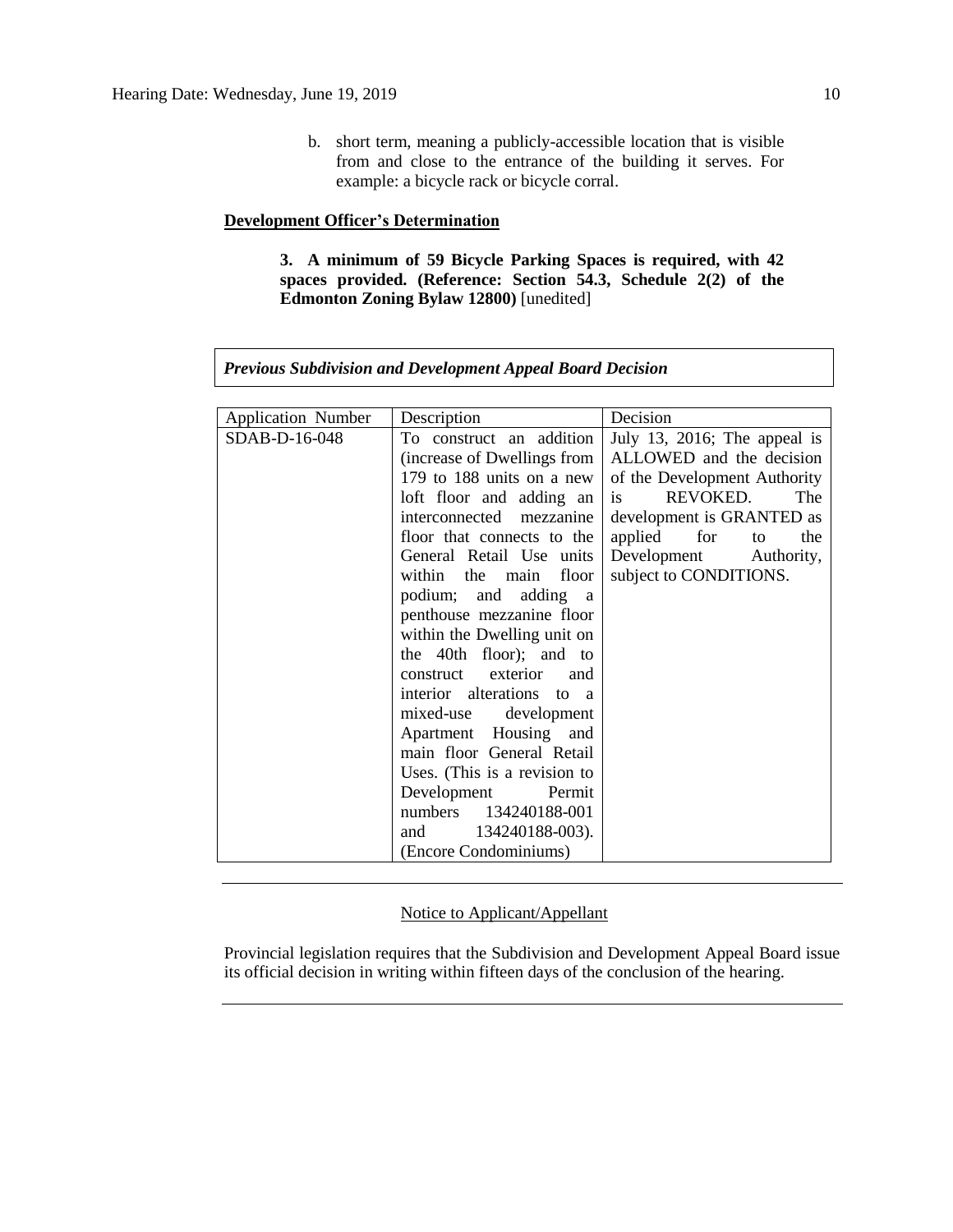| <b>Edmonton</b>                                                                                                    | Project Number: 134240188-031<br><b>Application Date:</b><br>APR 09, 2019<br>Printed:<br>May 28, 2019 at 10:20 AM<br><b>Application for</b><br>1 of 2<br>Page:                                                                                                                                                                                                                                  |  |  |  |  |  |
|--------------------------------------------------------------------------------------------------------------------|-------------------------------------------------------------------------------------------------------------------------------------------------------------------------------------------------------------------------------------------------------------------------------------------------------------------------------------------------------------------------------------------------|--|--|--|--|--|
| <b>Major Development Permit</b>                                                                                    |                                                                                                                                                                                                                                                                                                                                                                                                 |  |  |  |  |  |
| This document is a Development Permit Decision for the development application described below.                    |                                                                                                                                                                                                                                                                                                                                                                                                 |  |  |  |  |  |
| Applicant<br>Property Address(es) and Legal Description(s)                                                         |                                                                                                                                                                                                                                                                                                                                                                                                 |  |  |  |  |  |
|                                                                                                                    | 10180 - 103 STREET NW                                                                                                                                                                                                                                                                                                                                                                           |  |  |  |  |  |
|                                                                                                                    | Plan NB1 Blk 3 Lots 209-210                                                                                                                                                                                                                                                                                                                                                                     |  |  |  |  |  |
|                                                                                                                    | <b>Specific Address(es)</b>                                                                                                                                                                                                                                                                                                                                                                     |  |  |  |  |  |
|                                                                                                                    | Entryway: 10176 - 103 STREET NW                                                                                                                                                                                                                                                                                                                                                                 |  |  |  |  |  |
|                                                                                                                    | Entryway: 10180 - 103 STREET NW                                                                                                                                                                                                                                                                                                                                                                 |  |  |  |  |  |
|                                                                                                                    | Entryway: 10309 - 102 AVENUE NW                                                                                                                                                                                                                                                                                                                                                                 |  |  |  |  |  |
|                                                                                                                    | Building: 10180 - 103 STREET NW                                                                                                                                                                                                                                                                                                                                                                 |  |  |  |  |  |
| <b>Scope of Application</b>                                                                                        |                                                                                                                                                                                                                                                                                                                                                                                                 |  |  |  |  |  |
| (Encore Condominiums)                                                                                              | interior layout, vehicular parking space layout and increasing the vehicular parking spaces from 206 to 215, and re-distribute bicycle<br>parking spaces in the parkade) to a mixed-use development of Apartment Housing and main floor General Retail Uses (This is a<br>revision to Development Permit numbers 134240188-001, 134240188-003, 134240188-005, 134240188-012 and 134240188-027). |  |  |  |  |  |
| <b>Permit Details</b>                                                                                              |                                                                                                                                                                                                                                                                                                                                                                                                 |  |  |  |  |  |
| Class of Permit:                                                                                                   | <b>Contact Person:</b>                                                                                                                                                                                                                                                                                                                                                                          |  |  |  |  |  |
| Gross Floor Area (sq.m.): 378.27                                                                                   | Lot Grading Needed?: N                                                                                                                                                                                                                                                                                                                                                                          |  |  |  |  |  |
| New Sewer Service Required: Y<br>NumberOfMainFloorDwellings:                                                       |                                                                                                                                                                                                                                                                                                                                                                                                 |  |  |  |  |  |
| Stat. Plan Overlay/Annex Area: Downtown<br>Site Area (sq. m.): 1393.6                                              |                                                                                                                                                                                                                                                                                                                                                                                                 |  |  |  |  |  |
| I/We certify that the above noted details are correct.                                                             |                                                                                                                                                                                                                                                                                                                                                                                                 |  |  |  |  |  |
| Applicant signature:                                                                                               |                                                                                                                                                                                                                                                                                                                                                                                                 |  |  |  |  |  |
| <b>Development Application Decision</b><br>Refused<br>Issue Date: May 24, 2019 Development Authority: LOUIE, CINDY |                                                                                                                                                                                                                                                                                                                                                                                                 |  |  |  |  |  |
|                                                                                                                    |                                                                                                                                                                                                                                                                                                                                                                                                 |  |  |  |  |  |
|                                                                                                                    |                                                                                                                                                                                                                                                                                                                                                                                                 |  |  |  |  |  |
|                                                                                                                    |                                                                                                                                                                                                                                                                                                                                                                                                 |  |  |  |  |  |
|                                                                                                                    |                                                                                                                                                                                                                                                                                                                                                                                                 |  |  |  |  |  |
|                                                                                                                    |                                                                                                                                                                                                                                                                                                                                                                                                 |  |  |  |  |  |
|                                                                                                                    |                                                                                                                                                                                                                                                                                                                                                                                                 |  |  |  |  |  |
|                                                                                                                    |                                                                                                                                                                                                                                                                                                                                                                                                 |  |  |  |  |  |
|                                                                                                                    | THIS IS NOT A PERMIT                                                                                                                                                                                                                                                                                                                                                                            |  |  |  |  |  |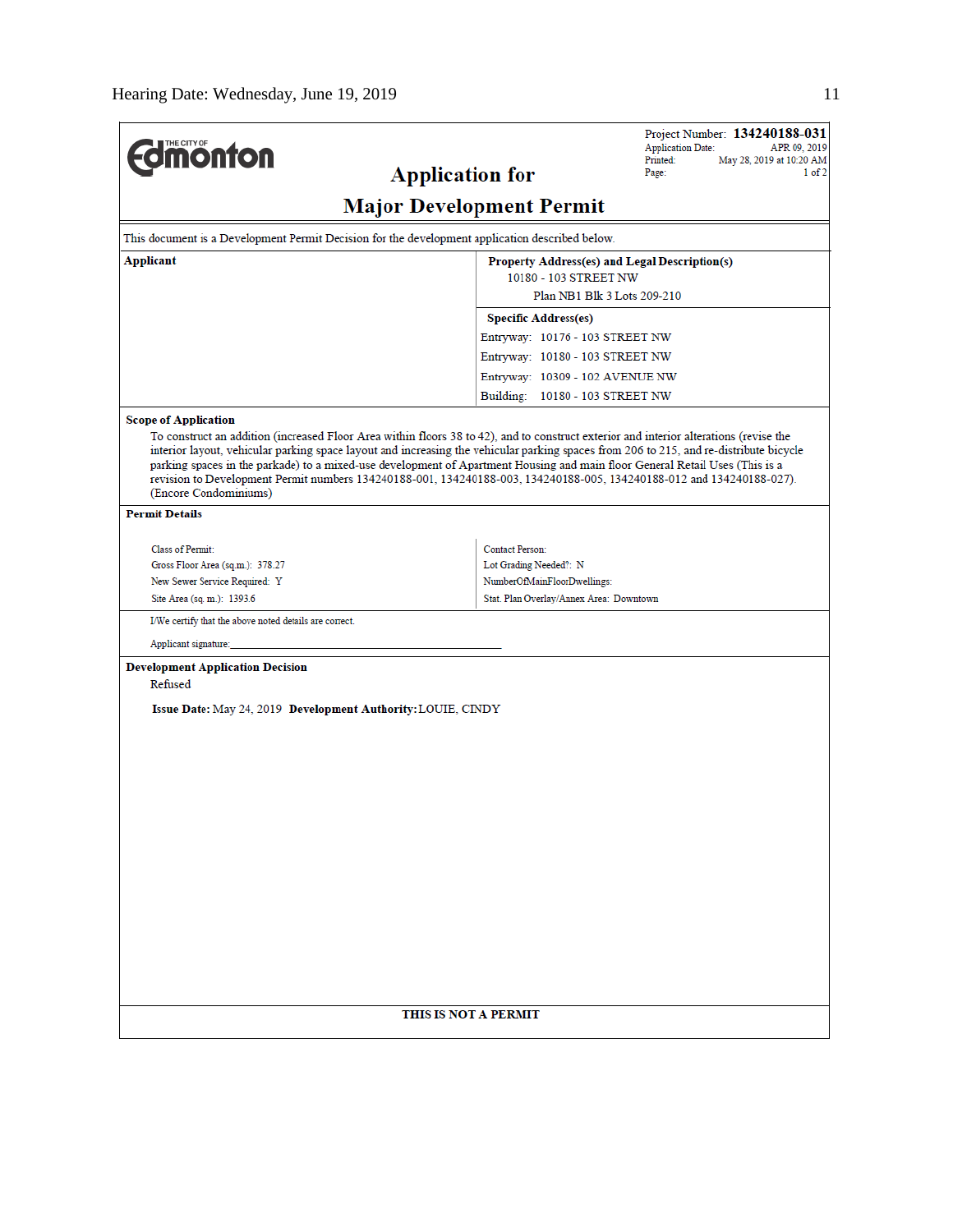| <b>nofino</b>                                                                    |                    |                                 |          | Project Number: 134240188-031<br><b>Application Date:</b><br>APR 09, 2019<br>Printed:<br>May 28, 2019 at 10:20 AM                                                                                                                                      |
|----------------------------------------------------------------------------------|--------------------|---------------------------------|----------|--------------------------------------------------------------------------------------------------------------------------------------------------------------------------------------------------------------------------------------------------------|
|                                                                                  |                    | <b>Application for</b>          |          | Page:<br>$2$ of $2$                                                                                                                                                                                                                                    |
|                                                                                  |                    | <b>Major Development Permit</b> |          |                                                                                                                                                                                                                                                        |
| <b>Reason for Refusal</b>                                                        |                    |                                 |          |                                                                                                                                                                                                                                                        |
| The proposed development is refused for the following reasons:                   |                    |                                 |          |                                                                                                                                                                                                                                                        |
| Sections $910.7(4)(a)(ii)$ and $910.7(6)(c)$ of the Edmonton Zoning Bylaw 12800) |                    |                                 |          | 1. The maximum Floor Area Ratio (FAR) south of 102 Avenue exceeds 10.0. For new buildings including Residential Use Classes,<br>an additional FAR of 4.0 shall be allowed. The proposed development exceeds the maximum total FAR of 14.0. (Reference: |
| Required: 14.0<br>Proposed: 15.3<br>Exceedance: 1.3                              |                    |                                 |          |                                                                                                                                                                                                                                                        |
|                                                                                  |                    |                                 |          |                                                                                                                                                                                                                                                        |
| 12800)                                                                           |                    |                                 |          | 2. The Height is increased to 134.0 meters from 129.0 meters. (Reference: Section 910.7(6)(d) of the Edmonton Zoning Bylaw                                                                                                                             |
|                                                                                  |                    |                                 |          | NOTE: Additional Height may be allowed to accommodate the additional Floor Area Ratio for Residential Uses.                                                                                                                                            |
| Edmonton Zoning Bylaw 12800)                                                     |                    |                                 |          | 3. A minimum of 59 Bicycle Parking Spaces is required, with 42 spaces provided. (Reference: Section 54.3, Schedule 2(2) of the                                                                                                                         |
|                                                                                  |                    |                                 |          |                                                                                                                                                                                                                                                        |
|                                                                                  |                    |                                 |          |                                                                                                                                                                                                                                                        |
|                                                                                  |                    |                                 |          |                                                                                                                                                                                                                                                        |
|                                                                                  |                    |                                 |          |                                                                                                                                                                                                                                                        |
|                                                                                  |                    |                                 |          |                                                                                                                                                                                                                                                        |
|                                                                                  |                    |                                 |          |                                                                                                                                                                                                                                                        |
|                                                                                  |                    |                                 |          |                                                                                                                                                                                                                                                        |
|                                                                                  |                    |                                 |          |                                                                                                                                                                                                                                                        |
| <b>Rights of Appeal</b>                                                          |                    |                                 |          |                                                                                                                                                                                                                                                        |
| through 689 of the Municipal Government Act.                                     |                    |                                 |          | The Applicant has the right of appeal within 21 days after the date on which the decision is made, as outlined in Section 683                                                                                                                          |
|                                                                                  |                    |                                 |          |                                                                                                                                                                                                                                                        |
| Fees                                                                             |                    |                                 |          |                                                                                                                                                                                                                                                        |
|                                                                                  | <b>Fee Amount</b>  | <b>Amount Paid</b>              | Receipt# | <b>Date Paid</b>                                                                                                                                                                                                                                       |
| Major Dev. Application Fee<br>Total GST Amount:                                  | \$963.00<br>\$0.00 | \$963.00                        | 05772659 | Apr 10, 2019                                                                                                                                                                                                                                           |
| <b>Totals for Permit:</b>                                                        | \$963.00           | \$963.00                        |          |                                                                                                                                                                                                                                                        |
|                                                                                  |                    |                                 |          |                                                                                                                                                                                                                                                        |
|                                                                                  |                    |                                 |          |                                                                                                                                                                                                                                                        |
|                                                                                  |                    |                                 |          |                                                                                                                                                                                                                                                        |
|                                                                                  |                    |                                 |          |                                                                                                                                                                                                                                                        |
|                                                                                  |                    |                                 |          |                                                                                                                                                                                                                                                        |
|                                                                                  |                    |                                 |          |                                                                                                                                                                                                                                                        |
|                                                                                  |                    | THIS IS NOT A PERMIT            |          |                                                                                                                                                                                                                                                        |
|                                                                                  |                    |                                 |          |                                                                                                                                                                                                                                                        |